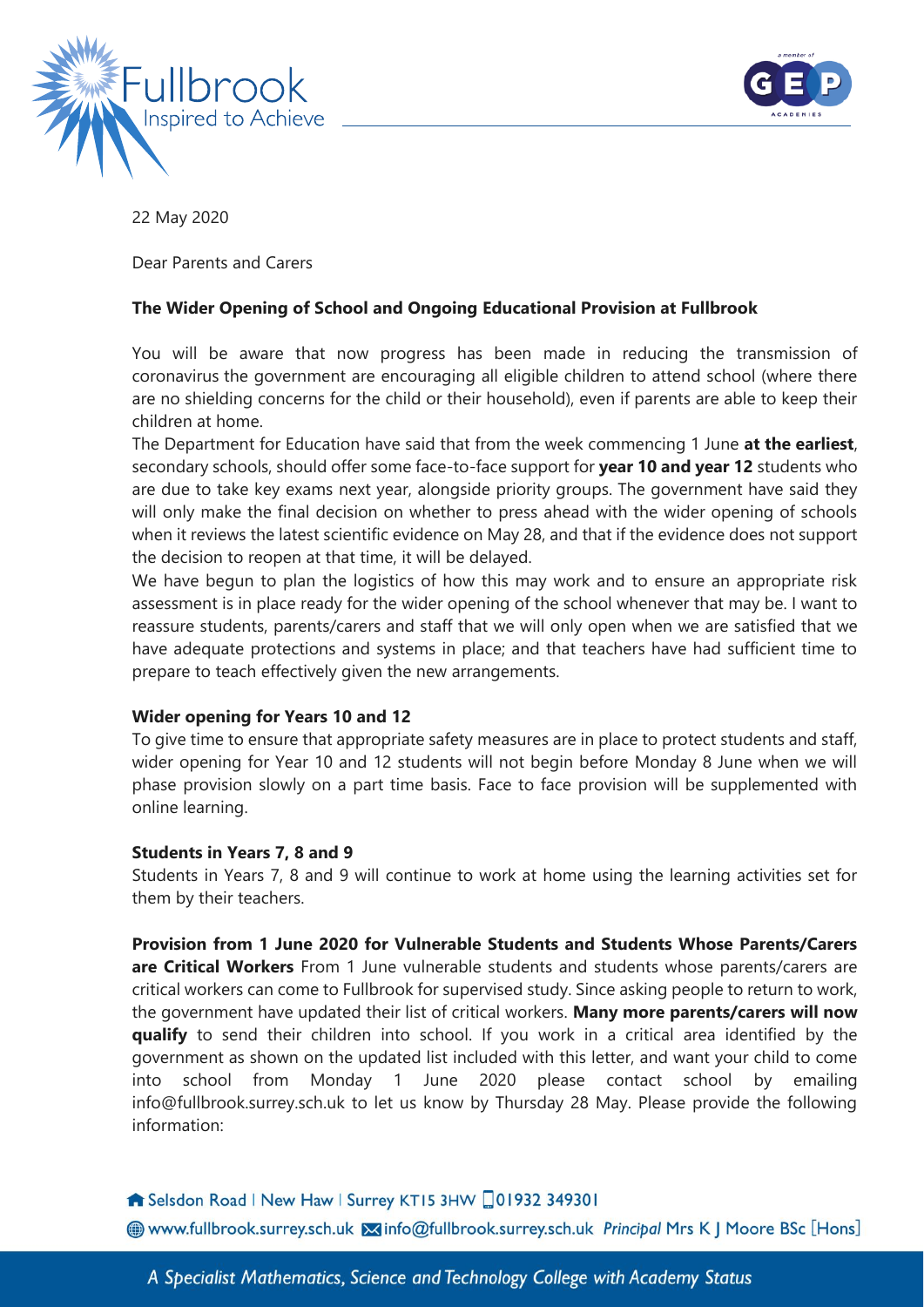- Student's name and tutor group
- Your name
- Your contact number and email address
- The job you do that qualifies you as a critical worker
- Evidence from your employer that you are a critical worker.

As soon as there is further concrete information I will update you as soon as possible. I hope you have an enjoyable and safe half term.

Yours faithfully

Bibere.

**Mrs K Moore Principal**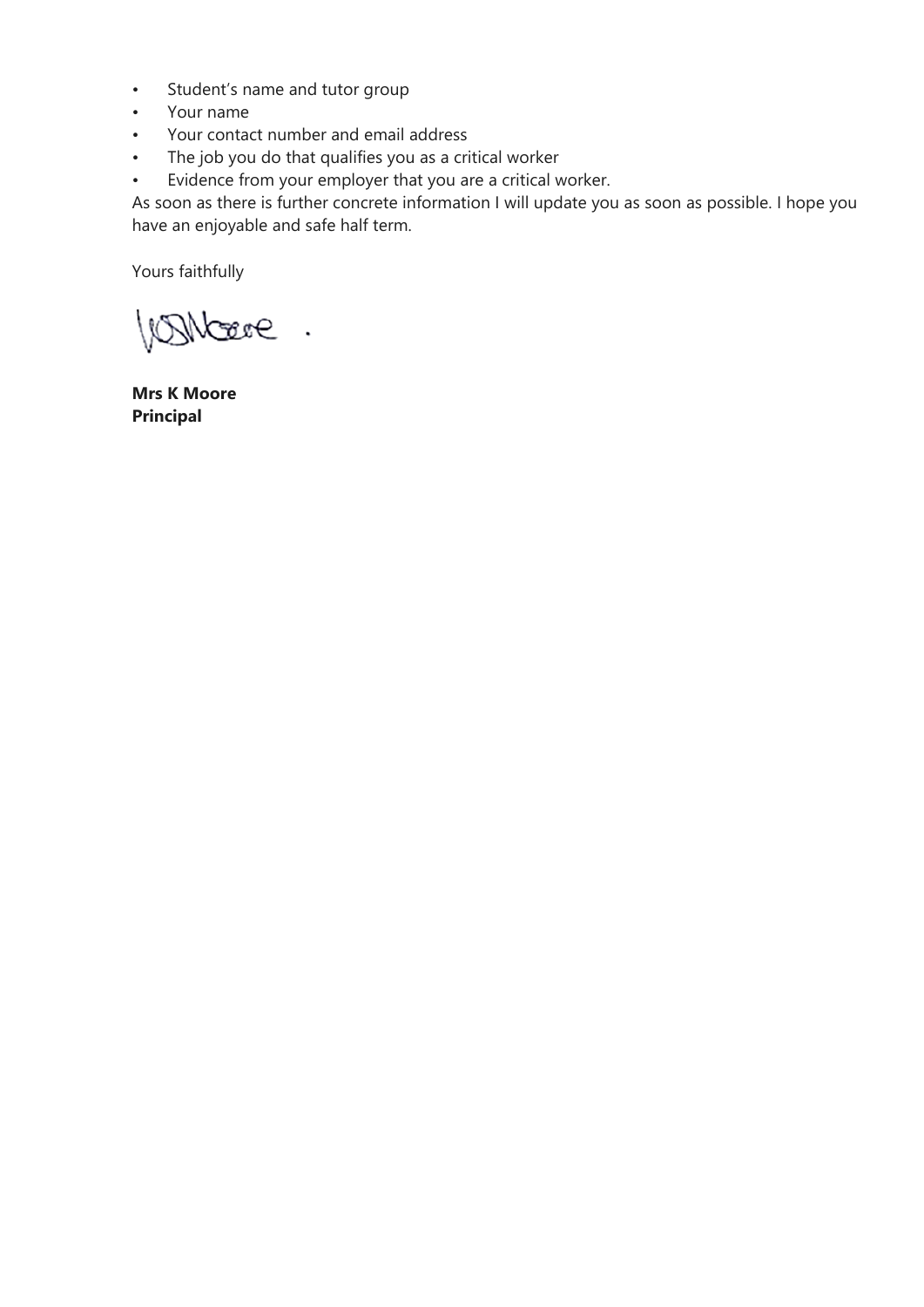# **Government guidance on Vulnerable students and Critical Workers**

https://www.gov.uk/government/publications/coronavirus-covid-19-maintaining-educationalprovision/guidance-for-schools-colleges-and-local-authorities-on-maintaining-educationalprovision

### **Vulnerable children and young people**

During the coronavirus (COVID-19) outbreak, for the purposes of continued attendance at educational settings, vulnerable children and young people are defined as those who:

• are assessed as being in need under section 17 of the Children Act 1989, including children who have a child in need plan, a child protection plan or who are a looked-after child

have an education, health and care (EHC) plan and it is determined, following risk assessment, that their needs can be as safely or more safely met in the educational environment

have been assessed as otherwise vulnerable by educational providers or local authorities (including children's social care services), and who are therefore in need of continued education provision - this might include children on the edge of receiving support from children's social care services, adopted children, those at risk of becoming NEET ('not in employment, education or training'), those who are young carers and others at the provider and local authority's discretion

### **Critical workers**

Parents whose work is critical to the COVID-19 response include those who work in health and social care and in other key sectors outlined below. Many parents working in these sectors may be able to look after their child at home, but attendance is strongly encouraged.

Please, therefore, also follow these key principles:

1. If a child needs specialist support, is vulnerable or has a parent who is a critical worker, then educational provision will be available for them.

2. Parents should not rely for childcare upon those who are advised to be in the stringent social distancing category such as grandparents, friends, or family members with underlying conditions.

3. Parents must do everything they can to ensure children are not mixing socially outside of school. They must observe the same social distancing principles as adults, as far as possible.

4. Residential special schools, boarding schools and special settings continue to care for children wherever possible.

If your work is critical to the COVID-19 response, or you work in one of the critical sectors listed below, then your children will be prioritised for education provision and are strongly encouraged to attend.

### **Health and social care**

This includes, but is not limited to, doctors, nurses, midwives, paramedics, social workers, care workers, and other frontline health and social care staff including volunteers; the support and specialist staff required to maintain the UK's health and social care sector; those working as part of the health and social care supply chain, including producers and distributors of medicines and medical and personal protective equipment.

Education and childcare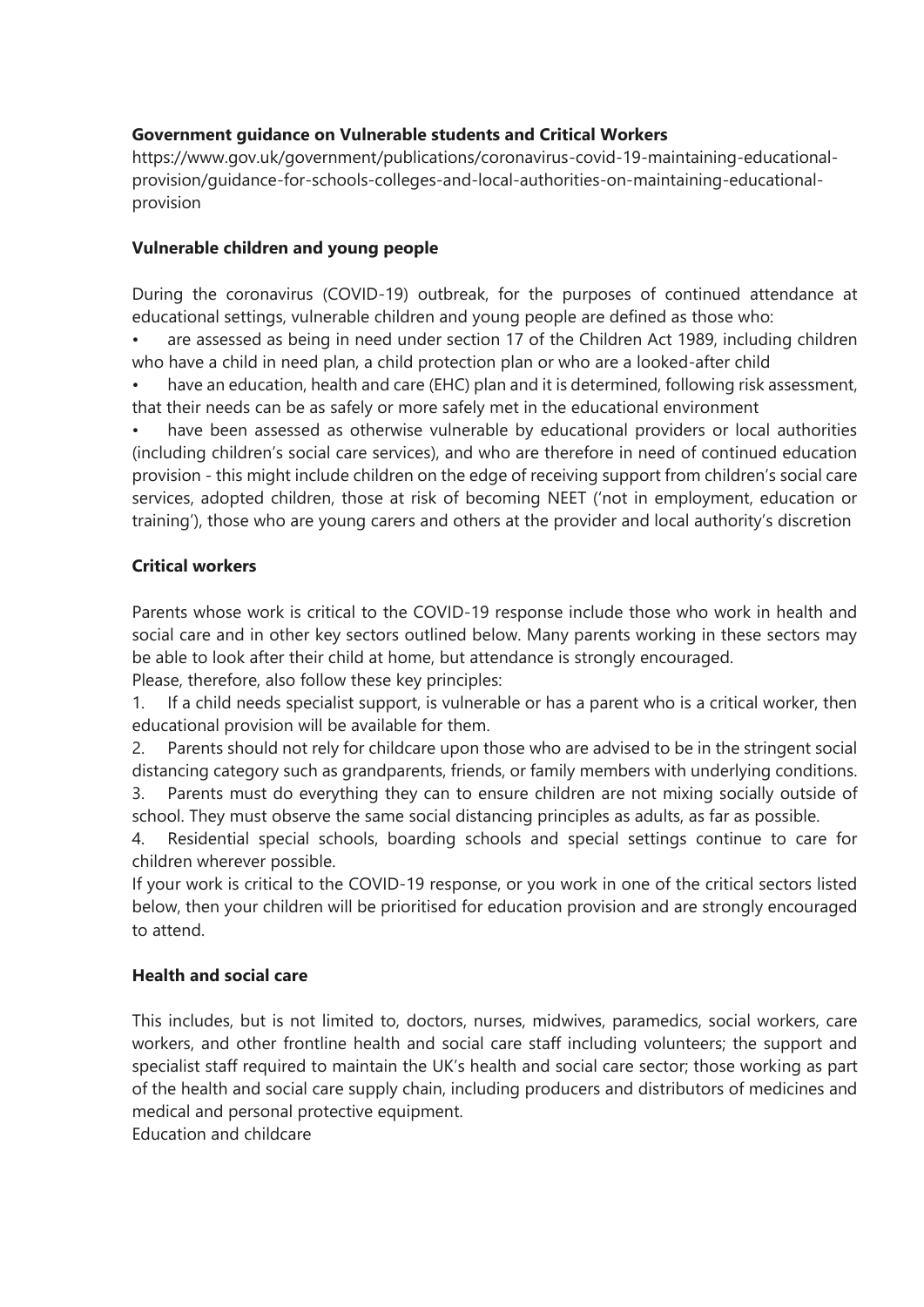This includes:

- childcare
- support and teaching staff
- social workers

• specialist education professionals who must remain active during the COVID-19 response to deliver this approach

# **Key public services**

This includes:

- those essential to the running of the justice system
- religious staff
- charities and workers delivering key frontline services
- those responsible for the management of the deceased
- journalists and broadcasters who are providing public service broadcasting

### **Local and national government**

This only includes:

- those administrative occupations essential to the effective delivery of the COVID-19 response
- or delivering essential public services, such as the payment of benefits, including in government agencies and arms length bodies

### **Food and other necessary goods**

This includes those involved in food:

- production
- processing
- distribution
- sale and delivery

as well as those essential to the provision of other key goods (for example hygienic and veterinary medicines)

### **Public safety and national security**

This includes:

- police and support staff
- Ministry of Defence civilians
- contractor and armed forces personnel (those critical to the delivery of key defence and national security outputs and essential to the response to the COVID-19 outbreak)
- fire and rescue service employees (including support staff)
- National Crime Agency staff
- those maintaining border security, prison and probation staff and other national security roles, including those overseas